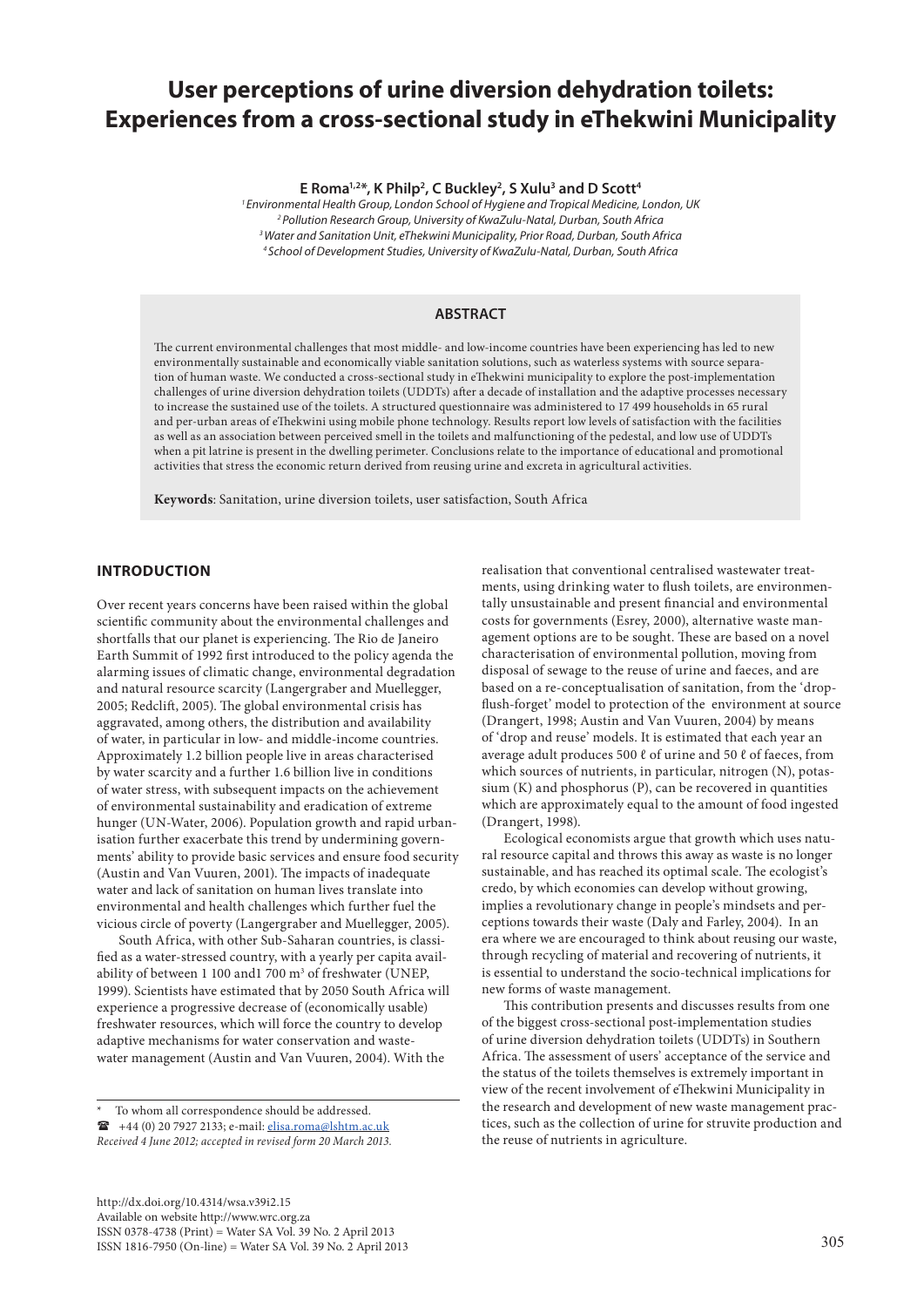#### **Dry sanitation: the eThekwini Model**

South Africa's water and sanitation backlog is undoubtedly related to its historical development and the neglect of formerly Black urban and rural areas since the colonial and Apartheid eras (Chaplin, 2004; Penner, 2010). The end of Apartheid marked the transition from the supply of water and sanitation based on racial lines (with White South Africans being privileged over the remaining population), to the establishment of water and sanitation access as a principle of human dignity, to which every South African has a right.

The implementation of dry sanitation in eThekwini municipality can be traced back to the beginning of 2001, when the municipal boundaries expanded from 1 366 to 2 297 km2 , encapsulating a total population of 3.5 million. The newly-included parts of eThekwini Metro were rural or peri-urban areas comprising approximately 75 000 houses, 80% of which had no appropriate water or sanitation facilities (Gounden et al., 2006). Exacerbating the uneven distribution] of resources is the high degree of migration which affects both urban and peri-urban areas of eThekwini municipality. These range from 'deep rural' areas; to peri-urban areas to dense informal settlements adjacent to formal, relatively more central areas of the city (Roma et al., 2011). The urgency to provide adequate sanitation to the new areas was further fuelled by a cholera epidemic which occurred in the province of KwaZulu-Natal from August 2000 to July 2001, with 105 389 registered

cases and 219 documented deaths (Mudzanani et al., 2003). This incident and the consequences for the population's health focused the Government's attention on the need to -address the water and sanitation backlog as a matter of urgency, through the implementation of an integrated water and sanitation project followed by hygiene education and training (Roma et al., 2010). South African legislation (DWAF, 2001) set the ambitious goal to provide access to all South Africans to at least basic sanitation facilities by 2014, under the slogan 'sanitation is dignity' (Eales, 2008). In adapting national regulations, several municipalities, and, in the first instance, eThekwini, identified UDDTs as the minimum standard for sanitation (DWAF, 2003). This political vision however hardly matches the aspirations of poor South Africans, who, after the service discrimination during Apartheid, aspire to achieve the same infrastructural services offered to the White population, which in this instance is in-house flushed toilets and piped water (Eales, 2008).

In addressing national legislation, eThekwini Municipality



*Figure 1 UDDT project areas Source***:** *eThekwini Municipality, Water and Sanitation Unit*

has embarked on a project which aims to provide a urine diversion dehydration toilet (UDDT) and a yard tank, filled free of charge with 9 kℓ of water per month (EWS, 2010), to all households in un-served rural and peri-urban areas of eThekwini Municipality. At the time this cross-sectional study was conducted, official statistics revealed that an estimated 74 606 households in 65 areas had UDDTs installed (Fig. 1).

The eThekwini model of dry sanitation is a waterless system which features a double-vault dry ventilated toilet based on separation of urine from faeces. The collected urine is diverted to a soak away which penetrates the soil, and a plastic pedestal is located above the first chamber, which collects faeces, anal cleansing material and bulking agents. Once the first vault is full, the pedestal is moved over to the second vault. Once the latter is full, the content of the first vault, which has undergone pathogen deactivation, is manually emptied and buried. Typically, one vault takes between 6 to 12 months to fill, depending on household size and diet type.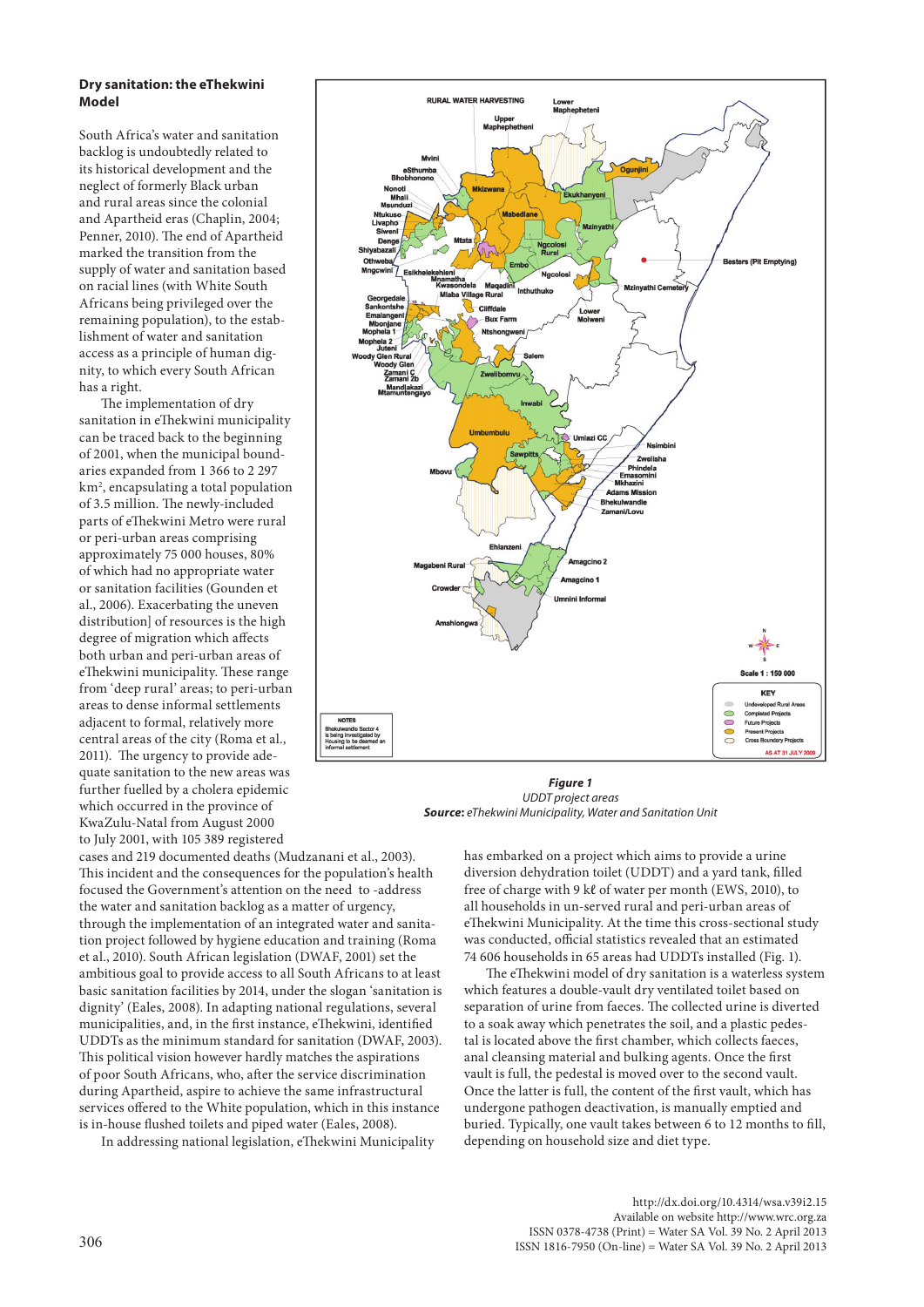At the current stage, the eThekwini model of dry sanitation does not involve the reuse of human urine and excreta. Several risk assessments on the reuse of faecal material from UDDTs have been conducted, with unfavourable results in terms of excreta re-use. Trönnberg et al*.* (2010), for instance, screened samples from the faecal vaults of 120 UDDTs in eThekwini and found a high occurrence of both protozoan and helminth infections: *Ascaris lumbricoides* (59%), *Giardia intestinalis* (54%), *Trichuris trichiura* (48%), *Cryptosporydium* spp. (21%) and *Taenia* spp. (18%). The high pathogen load recorded in these areas suggests the need for further community health and hygiene education as a prerequisite for human waste reuse which complies with WHO guidelines for sludge reuse in agriculture (WHO, 2006).

This cross-sectional study was commissioned by eThekwini Municipality to explore the current status of use of UDDTs and problems associated with use. The information gathered during the study was deemed necessary to inform future waste recycling policies at municipal and national level. This study sought to answer the following research questions:

- What are the post-implementation issues emerging from monitoring of UDDTs in eThekwini Municipality?
- What are the adaptive processes which take place in ensuring sustainability of dry sanitation in eThekwini Municipality?

# **METHODOLOGY**

To respond to the above-described research questions a crosssectional study was designed, which employed a structured questionnaire administered to 17 449 householders in 65 areas of eThekwini Municipality. The purpose of the survey was to evaluate the use and conditions of UDDTs, whilst also answering questions related to the social acceptability of the systems. The survey, conducted between January and May 2011, used mobile phone technology (Mobenzi Researcher, formerly Mobile Researcher) to collect, collate and analyse the data. A pilot test of data collection and the elicitation instrument was conducted between December 2010 and January 2011. Considering the magnitude of the sample size, mobile phones were a more cost-effective method, which allowed for better quality control of the data (monitoring fieldworkers in real time) and lower storage costs than pen and paper surveys. Furthermore, the use of mobile phones proved to be relatively quick compared to conventional methods.

This study employed a structured, closed-ended questionnaire to collect data on use, benefits and maintenance of the UDDTs in all implementation areas. The research instrument consisted of 14 questions exploring patterns of use and the perceived benefits of UDDTs, as well as an observation checklist that was compiled by trained enumerators. The questionnaire was translated into IsiZulu, programmed in JavaScript and loaded onto the mobile phones. To elicit experiences of UDDT technologies, users were randomly selected during transect walks in the communities. Random selection promoted reliability, preventing the emergence of bias in selecting respondents. The required sample size per settlement was calculated using the following formula, based on the total population size, sampling error, and a confidence level of 95% (Israel, 1992).

 $n = (N/(1 + N^*e^{\wedge}2))$ 

where:

- $n =$ sample size
- $N =$  total population
- *e* = sampling error

Through this formula an appropriate sample size was calculated for each intervention area. Enumerators were selected among educated local people, and, depending on the area's dimensions, an appropriately sized team was identified. Enumerators were trained on the research instrument, data collection through the use of mobile phones, as well as on respondent selection. As house numbers were not always available to pre-select the sample frame, enumerators were instructed to choose every 7<sup>th</sup> house in the area until the desired sample frame was reached. The use of mobile phones for administering the survey enabled the researcher to track progress in data collection, as well as to assess enumerators' performances.

#### **RESULTS**

The aggregate results for the 17 448 households investigated are reported here. The household characterisation is reported in Table 1.

| <b>TABLE 1</b><br><b>Household characteristics</b> |  |  |  |
|----------------------------------------------------|--|--|--|
| Household size                                     |  |  |  |
| Min                                                |  |  |  |
| 30<br>Max                                          |  |  |  |
| 6.80<br>Mean                                       |  |  |  |

Monitoring and evaluation conducted by municipal environmental health officers in the areas of implementation reported that several households had UDDTs converted into flush toilets. To identify this practice and thus explore patterns of use for UDDTs, questions related to the presence of other sanitation systems or the conversion of UDDTs were asked. Of the total sample of respondents, 8.4% (1 465) reported having converted their UDDT into a flush system and were therefore not further considered in the survey (Table 2).

| <b>TABLE 2</b><br>Households that converted UDDTs into flush toilets |                                                              |                                                          |      |       |  |              |
|----------------------------------------------------------------------|--------------------------------------------------------------|----------------------------------------------------------|------|-------|--|--------------|
|                                                                      | <b>HHS with UDDTs not</b><br>converted<br>into flush toilets | <b>HHS with UDDTs</b><br>converted<br>into flush toilets |      |       |  | <b>Total</b> |
| n                                                                    | $\%$                                                         | $\%$<br>n                                                |      |       |  |              |
| 15 983                                                               | 91.5%                                                        | 1465                                                     | 8.4% | 17448 |  |              |

As discussed in the introduction, conventional flush toilets are considered as the standard to which poor African people should aspire (Eales, 2008). Whether some areas with converted UDDTs (such as Zwelisha and KwaNgcolosi) are located in close proximity to the central parts of eThekwini connected to the sewer line was not established, and there is insufficient evidence to either prove or disprove the hypothesised presence of a spatial pattern in toilet acceptance and usage, based on assumptions reported from municipal environmental health workers.

Furthermore, a considerable percentage of households 14% (2 243) reported having an unimproved pit latrine in close proximity to the dwelling, and 84% of these pit latrines were reported to still be in use. The use of an alternative sanitation facility may be dictated by several reasons, such as the closer proximity of the pit latrine to dwellings, personal habits and perceptions of what represents a dignified sanitation system.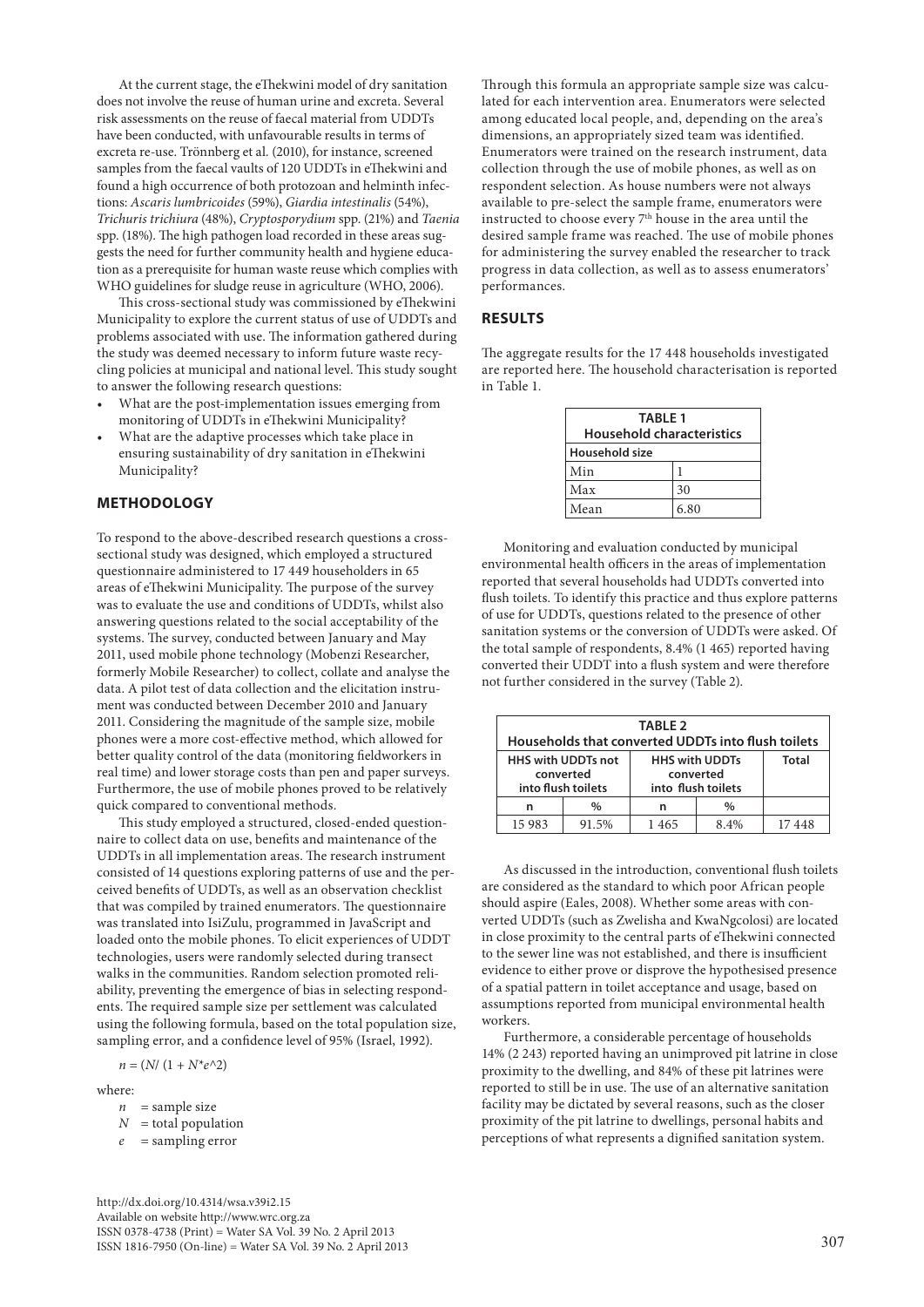A high proportion of UDDT users was identified, with 80% (*n* = 12 760) of households reporting always using the toilet and only 13% ( $n = 2074$ ) using the toilets some of the time. Areas such as Cliffdale (88%), Masuku (89%), Mnamatha (90%) and Ngomweni (100%) have the highest proportion of households using the UDDT most of the time. Only 7% ( $n = 1$  117) of the households interviewed reported never using their UDDTs; these were located among the areas of Gundintaba, Ngonoma, Wood Glen Rural, Mahlabathini, Msunduzi, Bux Farm and Denge.

Of the valid sample of 15 983 households, 85% (*n* = 13 582) of households reported that all members use the UDDT; in 8% (*n* = 1 302) of dwellings only some family members use the UDDT and in 6.5% ( $n = 1$  029) of households nobody uses the UDDT. Further investigation is needed to categorise which household members do not use UDDTs and whether trends can be identified across age and gender. Areas such as Eshekelekhleni (14%), Wood Glen Rural (13%), Bux Farm (10%), Msunduzi (10%) and eSthumba (10%) had the highest proportion of households that had never used their UDD toilets. Conversely, areas like Thafeni, Mhali and Umzinyathi had the smallest proportion of households whose members had never used the toilets (0–1%). Respondents were asked to explore if male household members used the urinals in the UDTTs. Urinals are used by 51% ( $n = 8$  101) of male respondents.

The majority of sampled households (90%) reported having received education on the use and maintenance of UDDTs (Table 3).

| <b>TABLE 3</b><br>Respondents who received information about<br><b>UDDT</b> use and maintenance |                         |                    |  |  |
|-------------------------------------------------------------------------------------------------|-------------------------|--------------------|--|--|
| Responses                                                                                       | <b>Frequency</b><br>(n) | Percentages<br>(%) |  |  |
| Respondents who reported having<br>been informed about UDDTs use<br>and maintenance             | 14 3 19                 | 90                 |  |  |
| Respondents who reported not to<br>have been informed about UDDTs<br>use and maintenance        | 1 0 7 3                 | 6.7                |  |  |
| Respondents who are unsure                                                                      | 520                     | 3.3                |  |  |
| Total                                                                                           | 15 983                  | 100                |  |  |

eThekwini's rural and peri-urban sanitation programme places responsibilities for maintaining UDDTs on households, in an attempt to improve their sense of ownership for the facility. Household members are responsible for the daily cleaning and maintenance of the facility, for ensuring removal of dried faeces from the vault (approximately every 6 to 12 months), as well as using ash or sand. To ensure environmental health regulations are complied with, eThekwini provides each household with equipment to safely dispose of the faecal material (such as shovels, masks and gloves). If household members do not want to participate in vault emptying, they can use the services of local private emptier contractors, trained by and established with help from the municipality. The majority of households (65.5%;  $n = 10 414$ ) reported to have emptied the UDDT vault, followed by 28% ( $n = 4,460$ ) who have never emptied it (Fig. 3). Of these respondents, approximately 27% (*n* = 2 803) reported that their vaults had been emptied once since installation, 26% (25.6%;  $n = 2659$ ) reported that it had been emptied twice; 13%  $(n = 1 343)$  reported that it had been emptied 3 times and 35%  $(n = 3 613)$  had emptied their vaults more than 3 times (Fig. 2).



*Reported frequency of UDDT emptying*

The vast majority of the households  $(83.8\%; n = 8730)$ reported that their vaults were emptied by a family member, whilst only a small proportion (9.2%; *n* = 959) hired an entrepreneur to perform the task.

eThekwini's rural water and sanitation project aimed, among other things, to increase local job opportunities by training and recruiting local skills such as construction and maintenance contractors, establishing local businesses for the supply of building material (bricks, sand, pre-packed dry and concrete mix). A high proportion of households (83%) felt that the installation of UDDTs did not play any role in increasing employment in the study area (Table 4). Only 14% confirmed that installation of UDDTs had contributed to job creation in the area. This low rate of response from households confirming the economic benefits of the UDDT programme to the local people indicates how the economic benefits of UDDTs are not easily visible to their users.

| <b>TABLE 4</b><br>Increased job creation in UDDTs areas                           |                         |                   |  |  |
|-----------------------------------------------------------------------------------|-------------------------|-------------------|--|--|
| Responses                                                                         | <b>Frequency</b><br>(n) | Percentage<br>(%) |  |  |
| Respondents who reported UDDTs<br>to have increased employment in the<br>area     | 2 1 9 6                 | 13.7              |  |  |
| Respondents who believe UDDTs did<br>not increase employment in the area          | 13 2 5 4                | 83.3              |  |  |
| Respondents uncertain about<br>UDDTs having increased employ-<br>ment in the area | 463                     | 2.9               |  |  |
| Total                                                                             | 15 913                  | 100               |  |  |

Respondents were requested to identify the three most common challenges experienced with UDDTs since their installation. Among these, perception of smell from the toilets (71% of cases and 27% of responses), lack of privacy from doors not closing properly (57% of cases and 22% of responses), the use of poor material and workmanship for construction (32% of cases and 12% of responses) and the urine pipe not being connected properly (31% of cases and 12% of responses) were rated as the major challenges faced in the use of UDDTs (Fig. 3).

The results from observations of the UDDTs conducted by enumerators supported households' responses concerning the main challenges of using the toilets (Table 5). Observations reveal that most doors are in place, pedestals are functioning, and vent pipes and back covers are in place. However, fieldworkers report that 84% of toilets smell and 24% of the pedestal covers were misplaced and not functioning.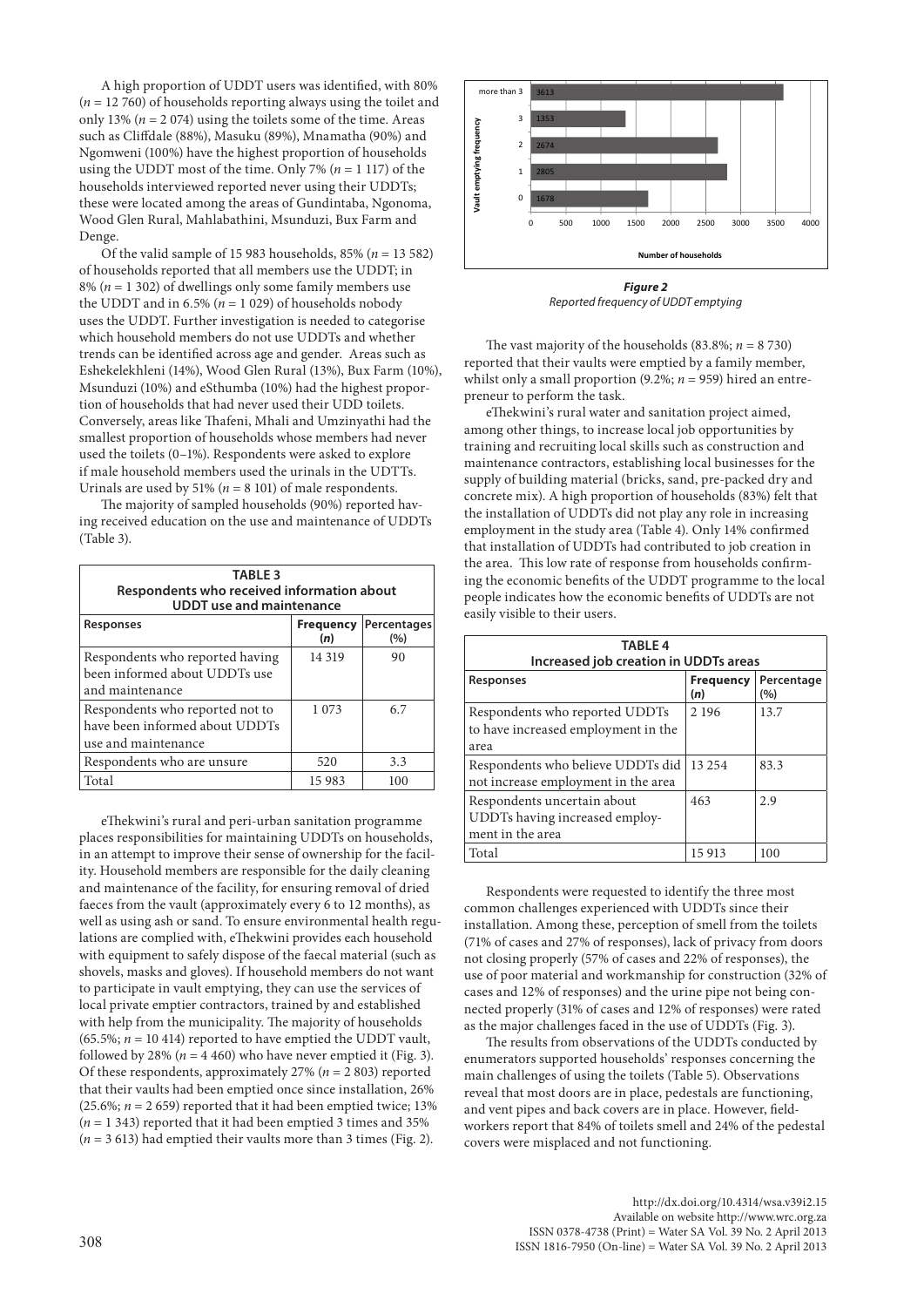

| <b>TABLE 5</b><br>Observations of the functionality of UDDTs |           |      |         |      |  |
|--------------------------------------------------------------|-----------|------|---------|------|--|
| <b>Observation</b>                                           | Yes<br>No |      |         |      |  |
|                                                              | n         | $\%$ | N       | $\%$ |  |
| Door in place                                                | 12 012    | 75.2 | 3 9 0 1 | 24.4 |  |
| Roof in place                                                | 14 2 64   | 89.2 | 1649    | 10.4 |  |
| Pedestal functioning                                         | 12 108    | 75.8 | 3805    | 23.9 |  |
| Pedestal cover in place                                      | 11987     | 75.0 | 3805    | 23.9 |  |
| Vent pipe in place                                           | 13 2 45   | 82.9 | 2668    | 16.7 |  |
| Back cover in place                                          | 13 3 12   | 83.7 | 2 601   | 16.3 |  |
| Fly screen on the vent                                       | 13 0 30   | 81.5 | 2883    | 18.1 |  |
| pipe in place                                                |           |      |         |      |  |
| Toilet smells                                                | 13 407    | 84.3 | 2 5 0 6 | 15.7 |  |

Since the toilet smell was reported to be one of the most critical problems, the causes of smell were further investigated. A Pearson Chi-Square test was conducted to examine whether there is an association between perceived UDDT smell and the poor connection of the urine pipe when the pedestal is moved (Table 6). The results revealed that there is a significant association between the two variables ( $\chi^2$  = 46.114, df =1,  $p < 0.001$ ).

| <b>TABLE 6</b><br>Pedestal functioning and UDDT-smell cross tabulation |                |         |        |        |  |
|------------------------------------------------------------------------|----------------|---------|--------|--------|--|
| <b>Smelling toilet</b>                                                 |                |         |        |        |  |
| <b>Total</b><br>No<br>yes                                              |                |         |        |        |  |
| Urinary pipe not connected                                             | N <sub>0</sub> | 3 3 4 5 | 7619   | 10 964 |  |
| when pedestal is moved                                                 | 1 2.49         | 3700    | 4949   |        |  |
| Total                                                                  | 4 5 9 4        | 11 319  | 15 913 |        |  |

Household members were asked to report their level of satisfaction with the UDDTs: 23 % of respondents claimed to be satisfied with UDDTs and 7 % 'very satisfied'. However, the majority of respondents (70%) were not satisfied with UDDTs (Fig, 4).

It was hypothesised that the presence of an alternative sanitation system (such as private pit latrine) may affect the level of satisfaction with UDDTs (Table 7). Results from a Pearson Chi Square test show the presence of an association between low satisfaction with UDDT and ownership of a pit latrine  $(\chi^2 = 9.328; df = 2; p = <0.05).$ 



*Figure 4 Reported satisfaction with UDDTs*

| <b>TABLE 7</b><br>Pit latrine presence and level of satisfaction with UDDTs:<br><b>Cross tabulation</b> |                |                        |              |        |         |
|---------------------------------------------------------------------------------------------------------|----------------|------------------------|--------------|--------|---------|
| Level of satisfaction with UD<br>toilets                                                                |                |                        | <b>Total</b> |        |         |
| Satisfied<br><b>Not</b><br>Very<br>satisfied<br>satisfied                                               |                |                        |              |        |         |
| Have a pit                                                                                              | Yes            | 116                    | 517          | 1610   | 2 2 4 3 |
| latrine                                                                                                 | N <sub>0</sub> | 931                    | 3 2 1 9      | 9 5 20 | 13 670  |
| Total                                                                                                   |                | 3736<br>1047<br>11 130 |              |        | 15 913  |

# **DISCUSSION**

This large cross-sectional study provides an overview of the conditions of UDDTs in eThekwini Municipality after almost a decade since the installation of the toilets. Among the most important post-implementation issues emerging from the survey was the high proportion of sampled population reporting low satisfaction with UDDTs (70%). We compared results from this survey with a monitoring study on 1 100 respondents conducted between 2003 and 2004 in a few of the same areas of eThekwini Municipality (HSRC, 2004). Although our crosssectional study did not focus on the same subjects as the 2004 study, the comparison shows that the total level of satisfaction has decreased since 2003/04. Whilst in 2004, 78.4% of respondents reported to be satisfied with the UDDTs implemented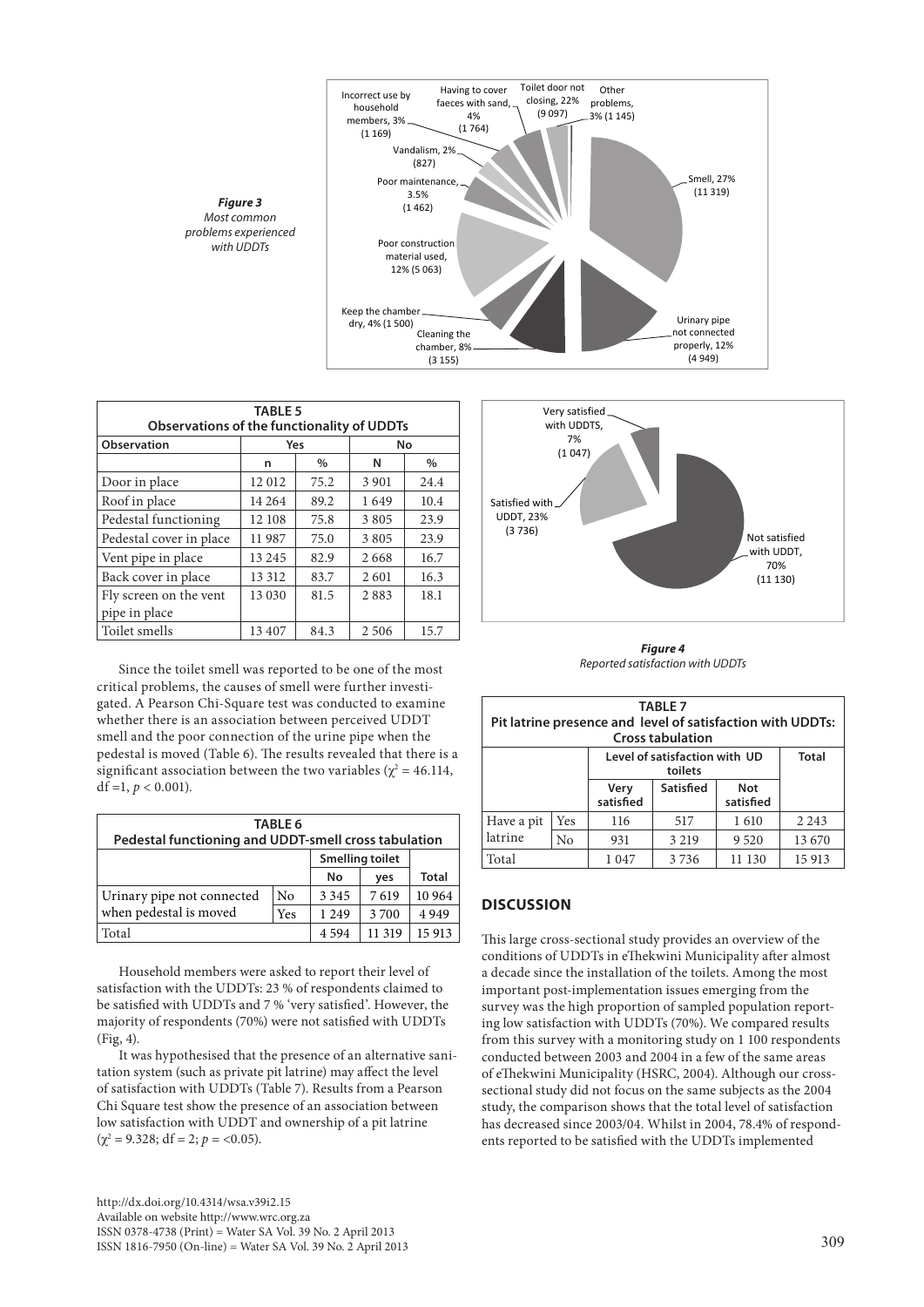(51.3% strongly agreed and 27.1% agreed) the level of satisfaction in the cross-sectional study is below 30%. These results are also corroborated by previous research on satisfaction with UDDTs in South Africa (Matsebe and Duncker, 2005), where findings show that user satisfaction with UDDTs has decreased with time in the KwaZulu-Natal and Northern Cape provinces. As illustrated in previous contributions (Drangert, 2004), expectations play a fundamental role in shaping people's attitudes towards sanitation systems. The end of Apartheid, brought several expectations for the provision of basic services (such as water and sanitation) by Government to the previously-neglected Black and mixed communities.

Similarly, the challenges reported by UDDT users in eThekwini Municipality (poor construction and smell) are comparable to those reported by users in other areas of the country (Holden et al., 2004; Duncker et al., 2007). In the Northern Cape Province, for instance, poor construction materials and techniques resulted in the urine pipes being too narrow, leading to blockages and subsequent smell problems. In eThekwini Metro, toilets' smell was also reported as a constraint to their use. From the analysis of the data collected and reported in Table 6, an association was identified between users' perceptions of smell and the fact that the pedestal was not in place. This may be linked to poor workmanship and inappropriate use of the system, and further technical inspections are recommended. A comparison with similar studies conducted in developing countries enabled us to identify a series of common hurdles to acceptance and sustained use of UDDTs and EcoSan. These are summarised in Table 8.

| <b>TABLE 8</b><br>Hurdles to acceptance of UDDTs |                                        |              |  |  |
|--------------------------------------------------|----------------------------------------|--------------|--|--|
|                                                  |                                        |              |  |  |
| <b>Hurdles</b><br>References                     |                                        | Country      |  |  |
| Smell/odour                                      | Current study;<br>Holden et al. (2004) | South Africa |  |  |
|                                                  | Drangert (2004)                        | Ethiopia     |  |  |
| Maintenance issue                                | Holden et al. (2004)                   | South Africa |  |  |
| Distance from<br>Household                       | Current study                          | South Africa |  |  |
|                                                  | Holden et al.(2004)                    | South Africa |  |  |
| Handling excreta                                 | Drangert (2004)                        | Ethiopia     |  |  |
| Comfort                                          | Holden et al. (2004)                   | South Africa |  |  |
| Privacy, security                                | Holden et al. (2004)                   | South Africa |  |  |
|                                                  | Holden et al. (2004)                   | South Africa |  |  |
| Capital costs                                    | Nuwagaba (2011)                        | Uganda       |  |  |
|                                                  | Lungu et al. (2008)                    | Malawi       |  |  |

Some adaptive processes which emerged from this study are highlighted for further investigation. As reported in Table 7, an association was identified between poor satisfaction with UDDTs and presence of a private pit latrine in the household's yard. This study focused merely on the UDDTs system without considering aspects such as its location in relation to the users' dwelling. As highlighted by a growing body of evidence (Drangert et al., 2004; Roma et al., 2010), perceptions of sanitation systems are often related to convenience and privacy, which are associated with having a toilet within close proximity of the dwelling. This may explain the reason why those respondents who have a pit toilet reported low satisfaction with UDDTs, as pits are conveniently positioned close to the dwelling. Thus, as suggested for other studies conducted on UDDTs in Mexico (Drangert et al., 2004), there are reasons to

explore the option of having UDDTs indoors or immediately adjacent to the dwelling. A further hypothesised explanation for low satisfaction with UDDTs is that users do not perceive any difference between a pit latrine and EcoSan and do not recognise their added value. In South Africa, in fact, any form of sanitation system that does not involve flushing is still seen as a sub-standard type compared to the flush toilets to which the poor population aspire (Duncker, 2006; Duncker et al., 2007). A mechanism to increase adaptation would be to link the sanitation facilities to the economic revenue stemming from reuse and recycling of human waste, so that appropriate use and maintenance are increased. In Uganda, Tumwebaze et al. (2011) showed that users' awareness of the economic value of EcoSan is associated with toilet uptake and coverage. The key to improve acceptance is for users to understand the importance and potential of waste as a useful resource. To do so, educational activities and participatory approaches should be conducted based on an in-depth understanding of people's learning culture. In Tanzania, Shayo (2004) showed that the use of PHAST (participatory hygiene and sanitation transformation) methodology at all stages of project implementation in the piloting of EcoSan toilets in Dar Es Salaam has resulted in high acceptance of the toilets.

# **CONCLUSIONS**

This contribution represents one of the largest cross-sectional studies exploring user acceptance of dry sanitation, and as such makes a valuable contribution to scientific understanding of the effectiveness of this relatively new technology. Dry sanitation is spreading rapidly as a technological solution in developing countries to address the capital costs, infrastructural issues and environmental considerations linked to sewer systems. Through the analysis of user feedback this study has highlighted critical post-implementation issues that have emerged with UDDTs in eThekwini Municipality, a decade after their installation. Addressing user satisfaction is a fundamental component in implementing the next stage of 'drop and reuse' sanitation. In this respect, educational activities would play a fundamental role in help overcoming negative perceptions and societal barriers towards excreta reuse. Furthermore, constant monitoring of adoption processes should be further investigated in routine evaluations to identify causation and thus intervene to increase sustainability of the systems.

## **ACKNOWLEDGMENTS**

The authors are grateful to the two anonymous reviewers whose comments made the final version of this manuscript possible. This study was made possible thanks to the support of eThekwini Municipality. Particularly, the authors would like to thank Neil Macleod, Teddy Gounden, Lucky Sibyia, EWS environmental health officers as well as local communities in the rural areas for their support and knowledge shared.

## **REFERENCES**

- AUSTIN LM and VAN VUUREN SJ (2001) Sanitation, public health and the environment: looking beyond the current technologies. *J. S. Afr. Inst. Civ. Eng.* 43 (1) 29–33.
- CHAPLIN S (2004) Cities, sewers and poverty: India's politics of sanitation. *Environ. Urban.* **11** (1) 145–158.
- DALY HE and FARLEY J (2004) *Ecological Economics. Principles and Applications*. Island Press, Washington.